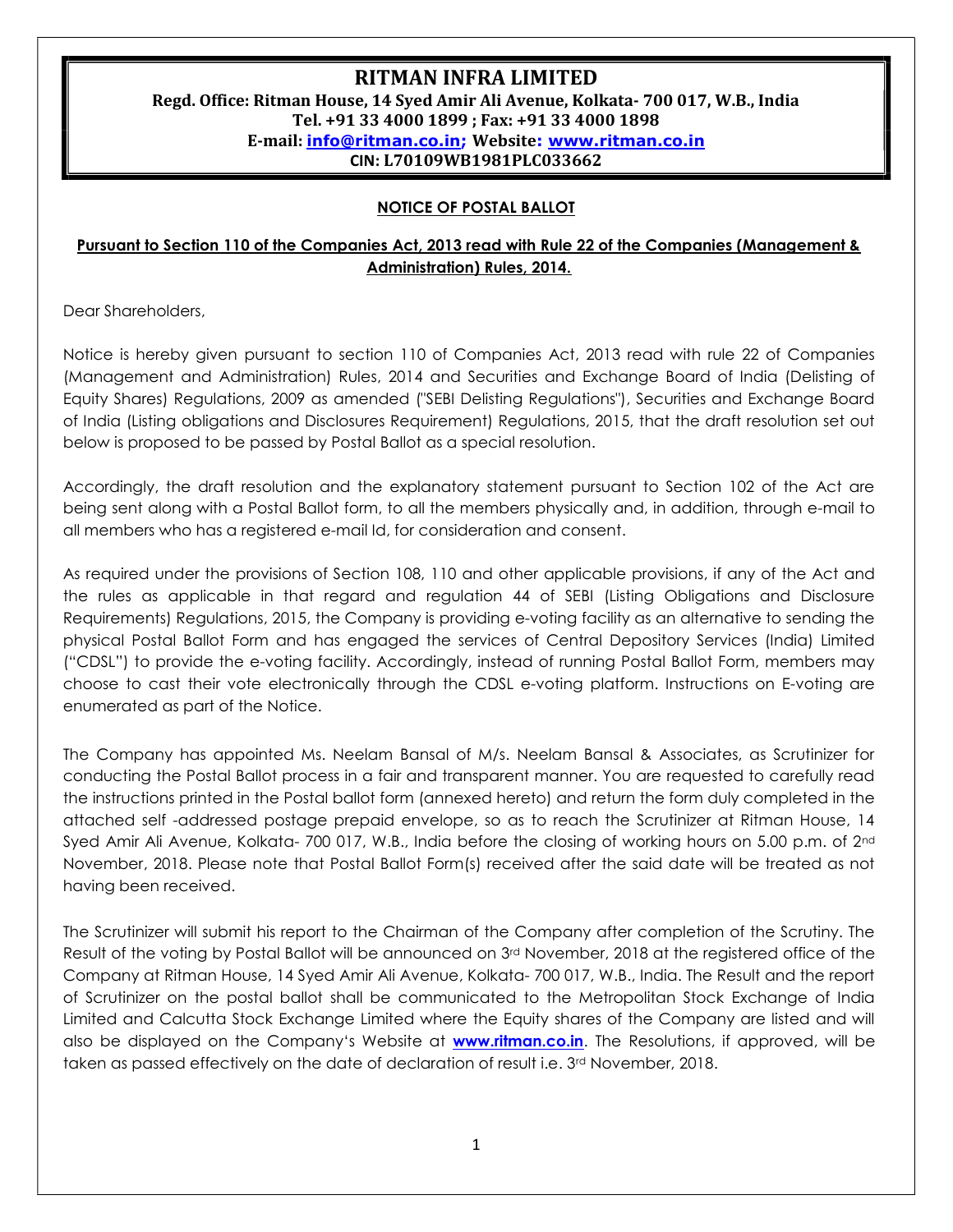The said notice of Postal ballot and ballot form has also been placed on the Company's website viz www.ritman.co.in for perusal by the Members.

## 1. VOLUNTARY DELISTING OF EQUITY SHARES OF THE COMPANY FROM THE METROPOLITAN STOCK EXCHANGE OF INDIA LIMITED (MSEI ) AND CALCUTTA STOCK EXCHANGE LIMITED (CSE):

To consider and if thought fit, to pass with or without modification(s), the following resolution as a Special Resolution by Postal Ballot:

**"RESOLVED THAT** subject to the provisions of the Companies Act, 2013 (including any statutory modification(s) or re-enactment(s) thereof for the time being in force and the rules framed there under), the Securities Contract (Regulation) Act, 1956 and the rules framed there under, the Listing Agreements with the Metropolitan Stock Exchange of India Limited ("MSEI") and The Calcutta Stock Exchange Limited ("CSE"), applicable provisions of the Securities and Exchange Board of India (Listing obligation and Disclosures Requirements) Regulations, 2015, The Securities And Exchange Board of India (Delisting of Equity Shares) Regulations, 2009 as amended, and subject to such approvals, permissions and sanctions, as may be necessary, and subject to compliance with other statutory formalities and subject to such conditions and modifications as may be prescribed or imposed by any authority including Securities and Exchange Board of India, Reserve Bank of India, MSEI, CSE, etc. while granting such approvals, permissions or sanctions, which may be agreed to by the Board of Directors of the Company (hereinafter referred to as "the Board") or persons authorized by the Board, the consent of the shareholders of the Company be and is hereby accorded to the Board to voluntarily delist the equity shares of the Company from all the Stock Exchanges where the equity shares of the Company are presently listed I.e MSEI and CSE, the only stock exchanges where the shares of the Company are presently listed.

RESOLVED FURTHER THAT the Board of Directors / persons authorized by the Board of Directors be and are hereby authorized severally or jointly on behalf of the Company to do all such acts, deeds, matters and things which they may consider proper and desirable to give effect to the aforesaid resolution, including making applications to the Stock Exchanges seeking their in principle and final approval for the proposed voluntary delisting of the equity shares of the Company, which it may consider proper and desirable and settle any question, difficulties or doubts that may arise in regard to delisting of the equity shares of the Company from the Stock Exchanges.

RESOLVED FURTHER THAT a certify true copy of the resolution may be given to the concerned authority(ies), Party(ies), Department(s) etc."

> For RITMAN INFRA LIMITED  $SD/-$ PARAG MAJMUDAR DIRECTOR DIN: 00619716 Address: 224A, ACHARYA JAGDISH CHANDRA BOSE ROAD CIRCUS AVENUE KOLKATA 700017 WB IN

Place: Kolkata Date: 26<sup>th</sup> September, 2018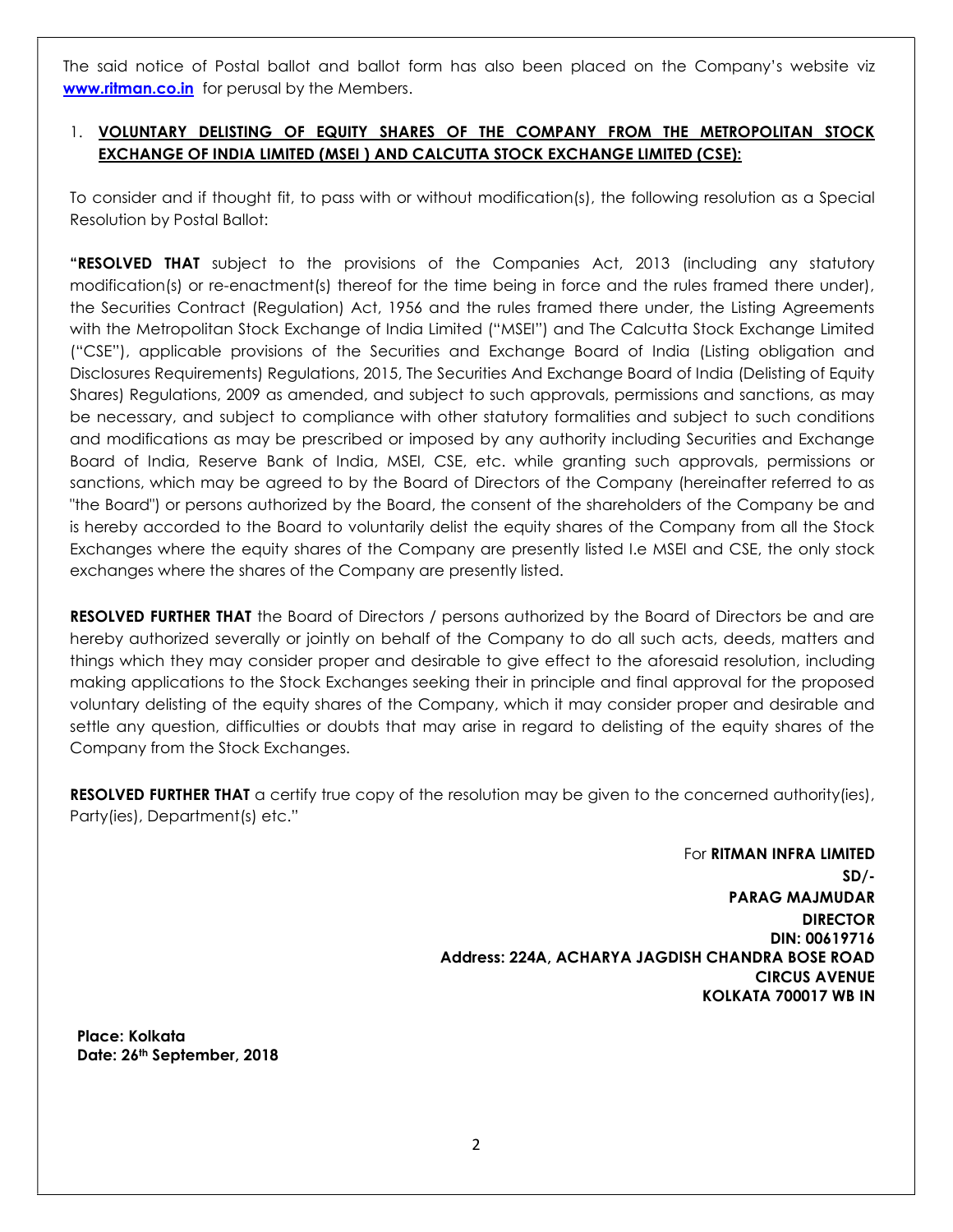### NOTES:

- 1. The Explanatory statement for the proposed resolution under Item No.1 pursuant to section 102 of the Companies Act, 2013 read with section 110 of the Companies Act, 2013 setting out material facts are annexed herewith.
- 2. The Company has appointed Ms. Neelam Bansal of M/s. Neelam Bansal & Associates, as Scrutinizer for conducting the postal ballot process, in a fair and transparent manner.
- 3. The Notice is being sent to all the members, whose names appear in the Register of members of the Company on dated 21st September, 2018.
- 4. In compliance with provisions of Section 108 of the Companies Act, 2013, read with Rule 20 of the Companies(Management & Administration) Rules, 2014, the Company is pleased to provide its members the facility to exercise their right to vote by electronic means as an alternate mechanism. For this purpose, the Company has entered into an agreement with Central Depository Services (India) Limited ("CDSL") for facilitating e-voting in order to enable the members to cast their votes electronically instead of dispatching postal ballot form.

## EXPLANATORY STATEMENT PURSUANT TO SECTION 102 OF THE COMPANIES ACT, 2013

### ITEM NO. 1:

The equity shares of Ritman Infra Ltd. (RITMAN) are presently listed on the Metropolitan Stock Exchange of India Limited (MSEI) and Calcutta Stock Exchange Limited ('CSE'). The Promoters / Promoter Group of the Company collectively hold 23,44,000 equity shares of the Company (representing 73.42 % of the paid-up equity share capital of RITMAN) and the balance 8,48,500 equity shares are held by the public shareholders (representing 26.58 % of the paid-up equity share capital of RITMAN). The Company received a letter from M/s Ritman Commercial Pvt Ltd and M/s Ritman Concrete Pvt Ltd being constituent of the Promoter and Promoter Group of the Company ('Acquirers') proposing to make a voluntary delisting offer to the public shareholder with a view to delist the equity shares of the Company from both the Stock Exchanges.

The objective of the Delisting Proposal as stated by the Acquirers in the requisition letter is (i) to obtain full ownership of RITMAN, which will provide the Promoter/ Promoter Group with increased operational flexibility to support RITMAN's business, (ii) to provide an exit opportunity to the Public Shareholders. In this respect, the Acquirers have expressed their interest to the Board of Directors of RITMAN to make a voluntary delisting of the equity shares of the Company from the Stock Exchanges and also to provide an exit opportunity to all the public shareholders in compliance with the provisions of the SEBI (Delisting of Equity Shares) Regulations, 2009 as amended.

In terms of Regulation 8(1)(b) of the Securities And Exchange Board of India (Delisting of Equity Shares) Regulations 2009, as amended read with the provisions of the Companies Act, 2013 and rules made thereunder, the delisting proposal requires the prior approval of the shareholders of RITMAN by way of a special resolution passed through postal ballot / e-voting.

Further, as per Regulation 8(1)(b) of the Securities And Exchange Board of India (Delisting of Equity Shares) Regulations 2009, as amended, the special resolution passed by the shareholders shall be acted upon if and only if the votes cast by public shareholders in favour of the delisting proposal amount to at least two times the number of votes cast by public shareholders against it.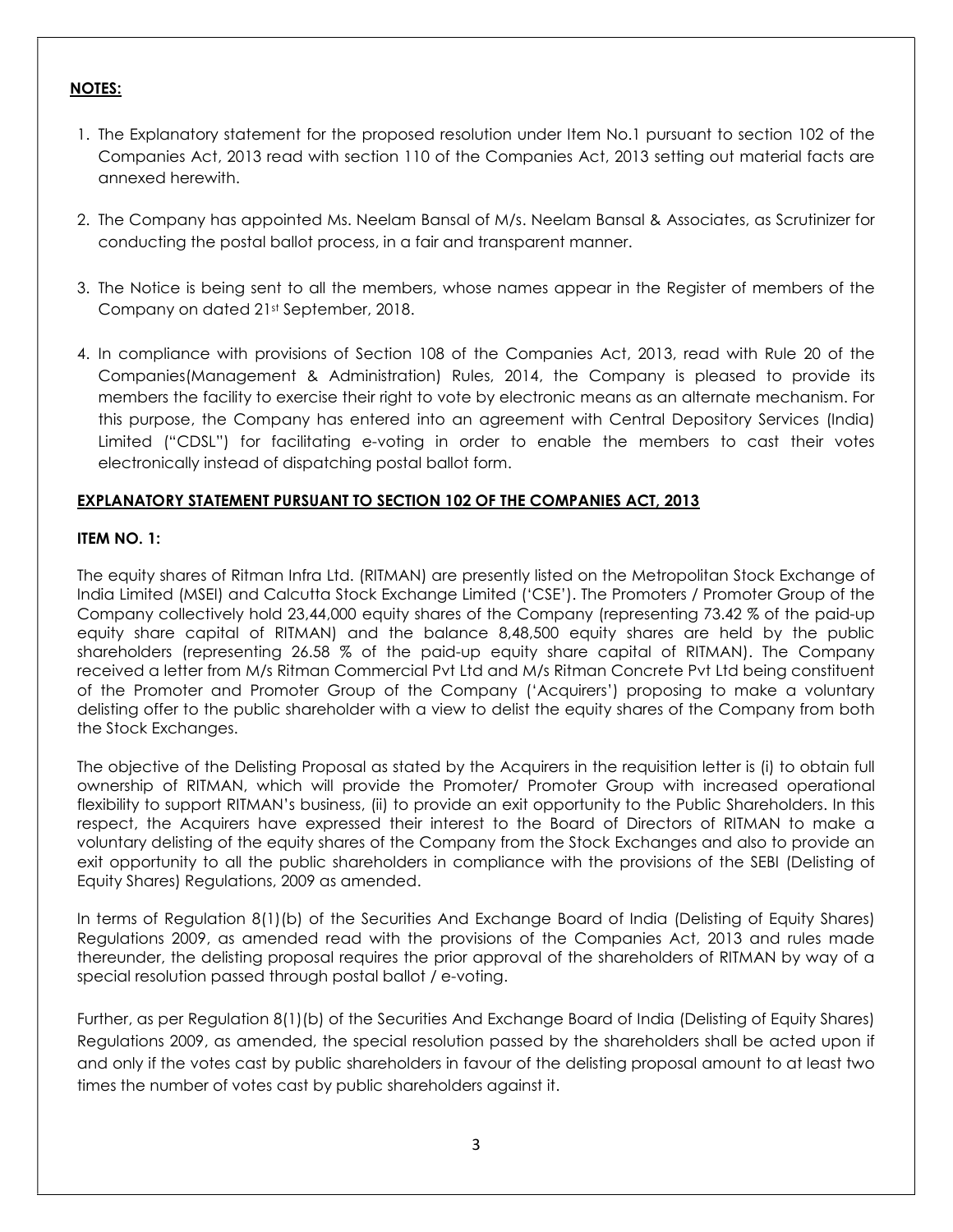Accordingly, the approval of the shareholders is being sought by passing a Special Resolution for delisting of the Company's equity shares from the Stock Exchanges in accordance with the provisions of Securities And Exchange Board of India (Delisting of Equity Shares) Regulations 2009, as amended. Your Directors recommend the Special Resolution for approval of the shareholders.

None of the Directors of the Company, the Key Managerial Personnel and their relatives is, in any way, concerned or interested in the resolution except to the extent of their shareholding / shareholding of their associates in the Company.

> For RITMAN INFRA LIMITED SD/- PARAG MAJMUDAR DIRECTOR DIN: 00619716 Address: 224A, ACHARYA JAGDISH CHANDRA BOSE ROAD CIRCUS AVENUE KOLKATA 700017 WB IN

Place: Kolkata Date: 26th September, 2018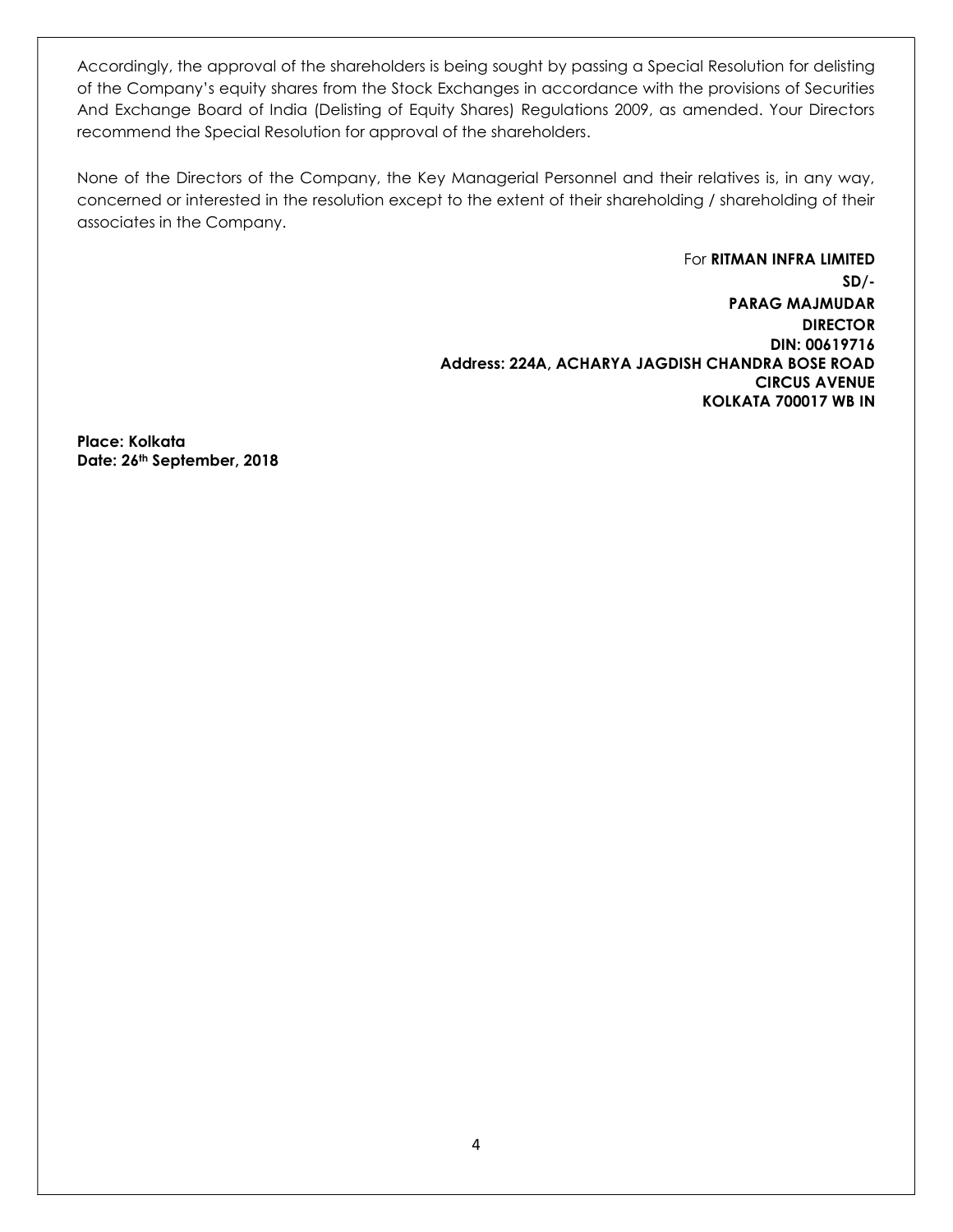### **INSTRUCTIONS**

#### 1. Further, the instructions for e-voting are as under:

- (i) The voting period begins on  $4^{\text{th}}$  October, 2018 at 9.30 a.m. and ends on  $2^{\text{nd}}$  November, 2018 at 5.00 p.m. During this period, shareholders of the Company holding shares, as on the cut-off date (record date) of 21st September, 2018 may cast their votes electronically. The e-voting module shall be disabled by CDSL for voting thereafter.
- (ii) The shareholders should log on to the e-voting website www.evotingindia.com
- (iii) Click on Shareholders
- (iv) Now Enter your User ID
	- a. For CDSL: 16 digits beneficiary ID,
	- b. For NSDL: 8 character DP ID followed by 8 Digits Client ID
	- c. Members holding shares in Physical Form should enter Folio Number registered with the Company.
- (v) Next enter the Image Verification as displayed and Click on Login.
- (vi) If you are holding shares in demat form and had logged on to www.evotingindia.com and voted on earlier voting of any company, then your existing password is to be used.

(vii) If you are first time user, follow the steps given below:

|                                                      | For Members holding shares in Demat Form and Physical Form                                                                                                                                                                                                                                   |
|------------------------------------------------------|----------------------------------------------------------------------------------------------------------------------------------------------------------------------------------------------------------------------------------------------------------------------------------------------|
| <b>PAN</b>                                           | Enter your 10 digit alpha-numeric PAN issued by Income Tax Department<br>(Applicable for both demat shareholders as well as physical shareholders)                                                                                                                                           |
|                                                      | Members who have not updated their PAN with the Company/Depository<br>$\bullet$<br>Participant are requested to use the first two letters of their name and the last<br>8 digits of the sequence number in the PAN field.                                                                    |
|                                                      | In case the sequence number is less than 8 digits, enter the applicable<br>$\bullet$<br>number of 0's before the number after the first two characters of the name in<br>CAPITAL letters Eg. If your name is Ramesh Kumar with sequence number 1,<br>then enter RA00000001 in the PAN field. |
| Dividend                                             | Enter the Dividend Bank Details or Date of Birth (in dd/mm/yyyy format) as<br>recorded in your demat account or in the company records in order to login.                                                                                                                                    |
| <b>Bank Details</b><br>OR.<br>Date of<br>Birth (DOB) | If both the details are not recorded with the depository or company, please<br>$\bullet$<br>enter the member id / folio no. in the Dividend Bank details field as<br>mentioned in instruction (iv).                                                                                          |

(viii)After entering these details appropriately, click on "SUBMIT" tab.

(ix) Members holding shares in physical form will then directly reach the Company selection screen. However, members holding shares in demat form will now reach 'Password Creation' menu wherein they are required to mandatorily enter their login password in the new password field. Kindly note that this password is to be also used by the demat holders for voting for resolutions of any other company on which they are eligible to vote, provided that company opts for e-voting through CDSL platform. It is strongly recommended not to share your password with any other person and take utmost care to keep your password confidential.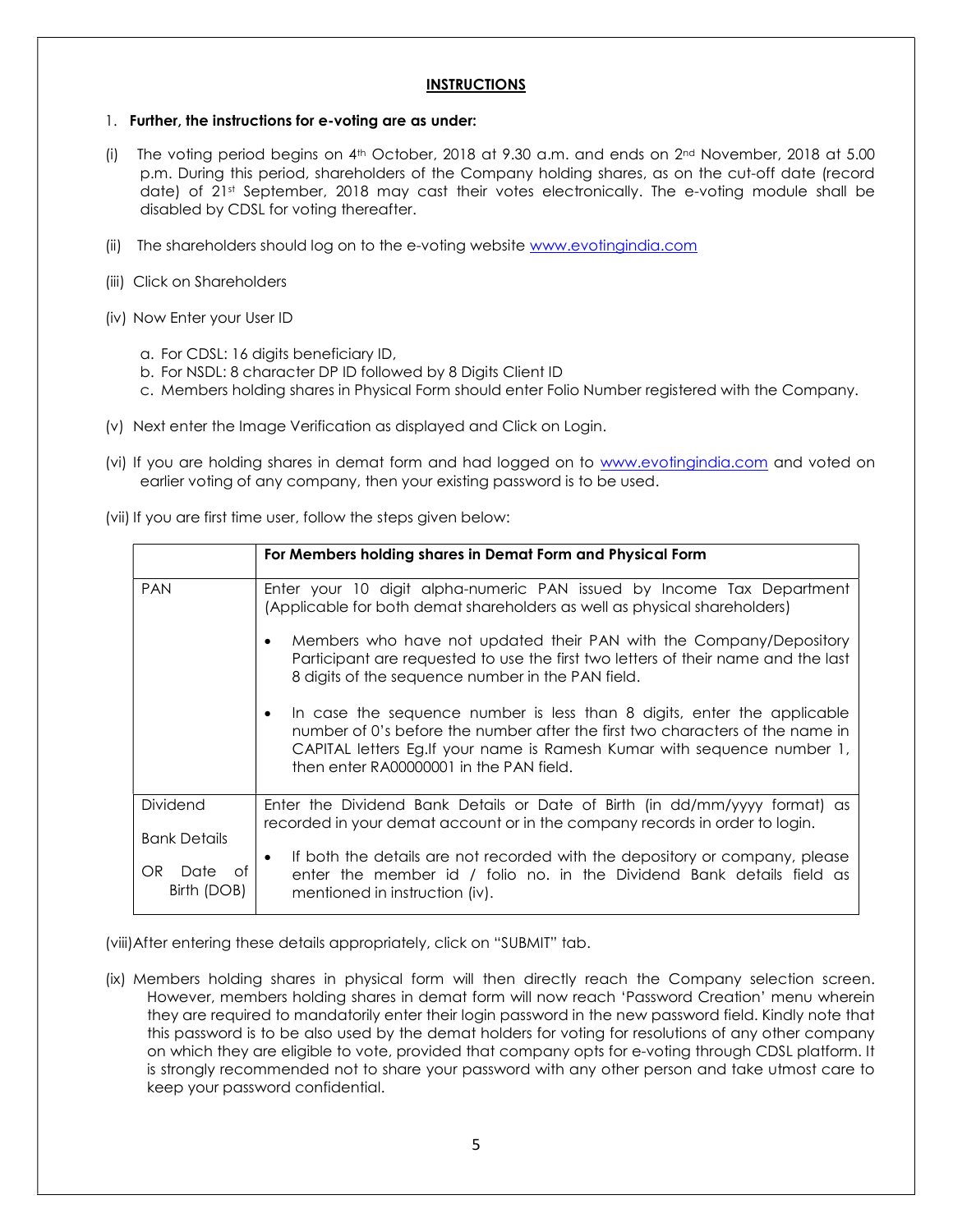- (x) For Members holding shares in physical form, the details can be used only for e-voting on the resolutions contained in this Notice.
- (xi) Click on the EVSN for **RITMAN INFRA LIMITED.**
- (xii) On the voting page, you will see "RESOLUTION DESCRIPTION" and against the same the option "YES/NO" for voting. Select the option YES or NO as desired. The option YES implies that you assent to the Resolution and option NO implies that you dissent to the Resolution.
- (xiii) Click on the "RESOLUTIONS FILE LINK" if you wish to view the entire Resolution details.
- (xiv) After selecting the resolution you have decided to vote on, click on "SUBMIT". A confirmation box will be displayed. If you wish to confirm your vote, click on "OK", else to change your vote, click on "CANCEL" and accordingly modify your vote.
- (xv) Once you "CONFIRM" your vote on the resolution, you will not be allowed to modify your vote.
- (xvi) You can also take out print of the voting done by you by clicking on "Click here to print" option on the Voting page.
- (xvii) If Demat account holder has forgotten the changed password then Enter the User ID and the image verification code and click on Forgot Password & enter the details as prompted by the system.

#### (xviii) Note for Non-individual Shareholders and Custodians

- Non-individual shareholders (i.e. other than Individuals, HUF, NRI etc.) and Custodian are required to log on to www.evotingindia.com and register themselves as Corporates.
- A scanned copy of the Registration Form bearing the stamp and sign of the entity should be emailed to helpdesk.evoting@cdslindia.com
- After receiving the login details a compliance user should be created using the admin login and password. The Compliance user would be able to link the account(s) for which they wish to vote on.
- The list of accounts should be mailed to helpdesk.evoting@cdslindia.com and on approval of the accounts they would be able to cast their vote.
- A scanned copy of the Board Resolution and Power of Attorney (POA) which they have issued in favour of the Custodian, if any, should be uploaded in PDF format in the system for the scrutinizer to verify the same.

#### In case of members receiving the physical copy:

- (a) Please follow all steps from sl. no. (i) to sl. no. (xviii) above to cast vote.
- (b) In case you have any queries or issues regarding e-voting, you may refer the Frequently Asked Questions ("FAQs") and e-voting manual available at www.evotingindia.com under help section or write an email to helpdesk.evoting@cdslindia.com
- (c) The e-voting period commences on  $4<sup>th</sup>$  October, 2018 (9:30 am) and ends on  $2<sup>nd</sup>$  November, 2018 (5:00 pm). During this period shareholders' of the Company, as on the cut-off date (record date) of 21st September, 2018 may cast their vote electronically. Once the vote on a resolution is cast by the shareholder, the shareholder shall not be allowed to change it subsequently.
- (d) The voting rights of shareholders shall be in proportion to their shares of the paid up equity share capital of the Company as on the cut-off date (record date) of 21st September, 2018.